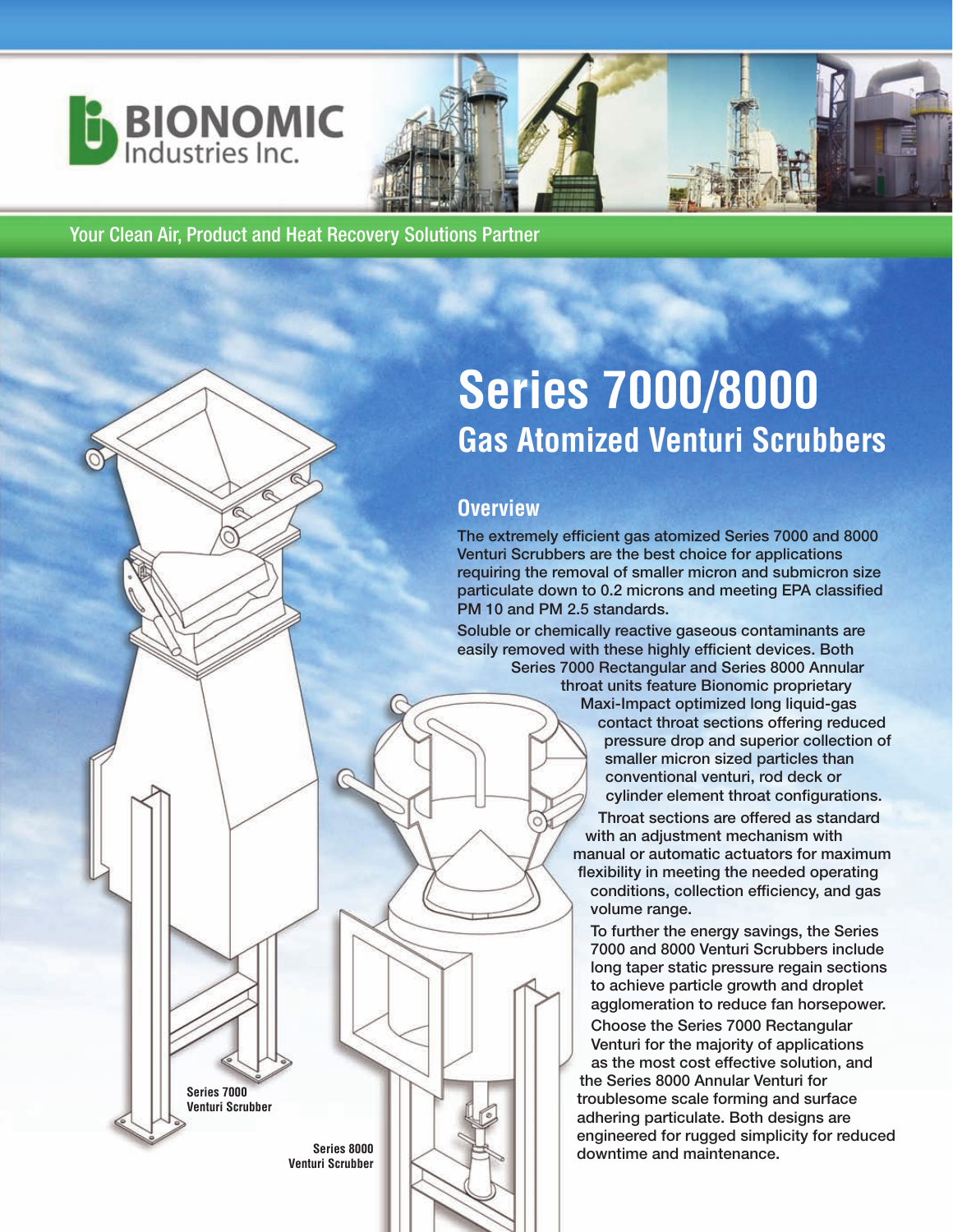

**Series 7000 Venturi with Adjustable Throat and Flooded Elbow**

#### **Series Features**

**Series 7000 Rectangular Venturi Scrubber** - Scrubbing liquid is introduced into the converging section through large fully open pipe distributors. Specially designed inlet shields ensure even distribution of the liquid eliminating the need for spray nozzles, orifices or other narrow passages that can plug. Slurries with 10% solids are easily handled with this plug free design.

Standard fixed or optional adjustable area throat assemblies with single or double blade configurations are available. Choose the fixed type for constant gas volume and pressure drop, and for varying volumes, the adjustable option to maintain constant pressure drop and collection efficiency. Throat adjustment mechanisms include manual with lever handle or wheel and automatic for differential pressure control signal feedback employing elector-pneumatic actuators. Adjustable throat designs feature extra large diameter blade support shaft with heavy-duty outboard bearings and protective shaft sleeve eliminating shaft deflection while assuring smooth operation and added protection from corrosion and erosion.

Regain diverging sections are available with a choice of sweep elbow for normal non-abrasive solids handling or flooded type with liquid impaction bottom for abrasive services.

A horizontal version of the Series 7000 is also available to meet layout arrangements favoring a lower height inline duct connection.

**Series 8000 Aerodynamic Venturi Scrubber** - Designed for those services where troublesome slurry liquids or scaling dusts exist, scrubbing liquid is circulated to the scrubber through tangential open pipe headers and spins down the converging section to the throat. Liquid is also fed through a central pipe header to ensure thorough washing of the center cone. This extremely effective washing action permits the recirculation of slurries greater than 20%.

Any potential buildup of solids on the scrubber interior surfaces is completely eliminated by projecting the gas inlet neck into the scrubber beyond the liquid distributors.

The Series 8000 incorporates our exclusive aerodynamic boat tail cone adjustable throat to generate maximum gas shear of the scrubbing liquid for smaller size droplet production and combined with vortex mixing results in superior collection of particulate at reduced energy requirements. This adjustable cone assembly utilizes a large diameter shaft as the only moving part with protective sleeve to isolate the shaft from the liquid-gas stream designed to withstand the most severe service conditions. Heavy-duty intermediate shaft support spiders guide the shaft. Up and down adjustment of the cone is accomplished manually via a screw jack actuator or hydraulic assist, or automatically with an hydraulic cylinder with positioner and feedback loop control from a differential pressure controller analog signal.

A diverging section allows for static pressure regain and flooded elbow enables recovery of energy and pre-removal of entrained droplets.

#### **Typical Applications**

- High efficiency collection in all industry applications of both PM 10 and PM 2.5 particulate and mists from process operations including reactors, dryers, calciners, furnaces, kilns, boilers, and incinerators
- Particulate and mists generated from metal cleaning/de-scaling operations
- Iron briquetting and pelletizing emissions
- Cleanup of Syngas tars and particulate from reformers, gasifiers, and reactors
- Abrasive dusts including taconite ores, catalysts, metal carbides, and oxides
- Explosive, radioactive and other hazardous particulate and gaseous emissions
- Dusts from material conveying, unloading, and silo filing
- Particulate in humidified gas streams that can plug fabric filter collectors or as a final polishing step due to broken bags
- Heavy scale forming dusts and scrubbing solutions
- Chemical and metal deposition generated nano particles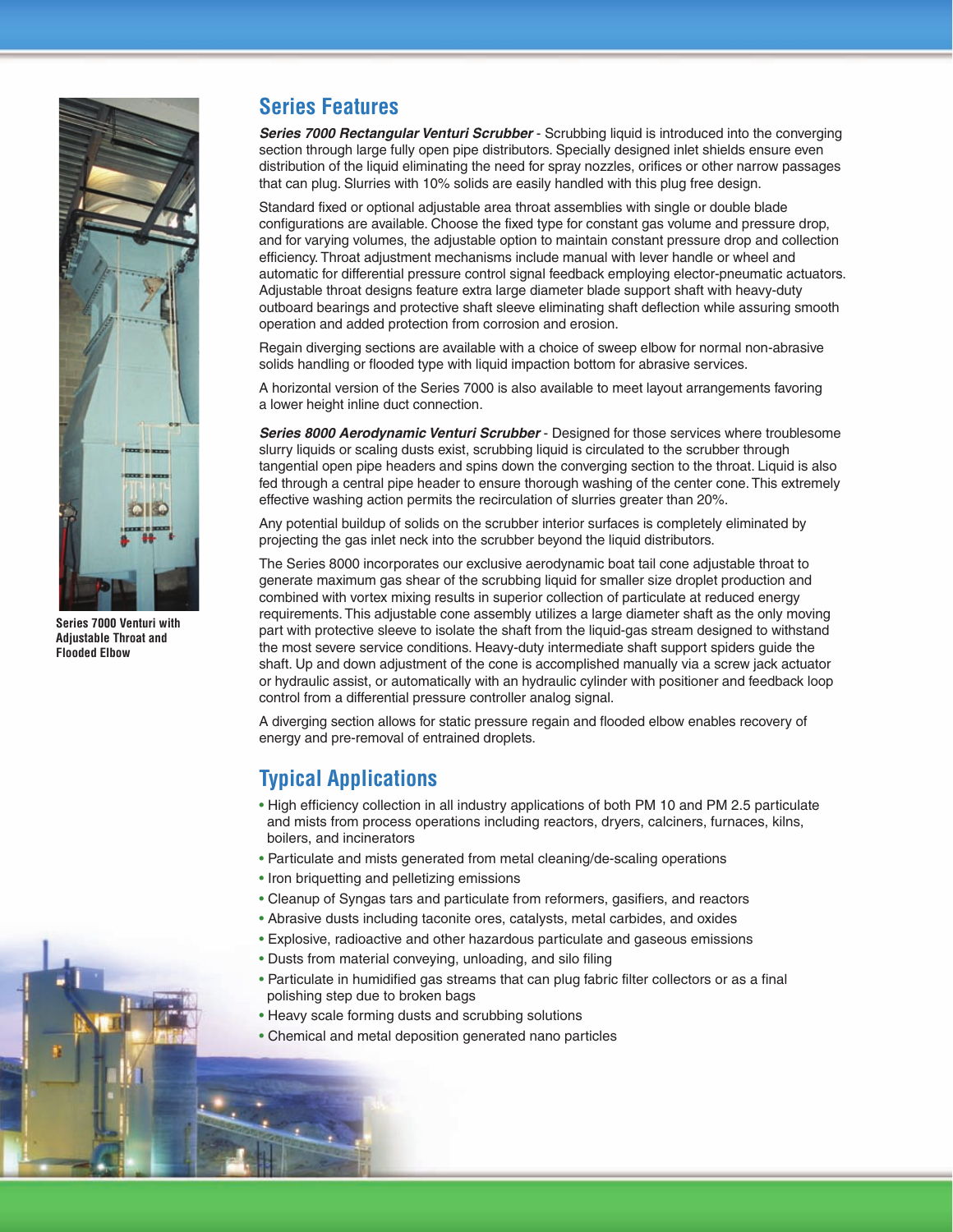#### **Entrainment Separators and Further Gas Treatment Components**

The Series 7000 and 8000 Venturi Scrubbers are complemented with a full line of entrainment separators with volumetric capacities to match all venturi sizes. These entrainment separators are designed to remove the fine liquid droplets generated by the venturi gas induced liquid atomization.

A variety of separator types are available to meet the demands of any application need. Vertical cyclonic with tangential gas inlet standard for low gas turndown applications. When extremely large gas volumes are encountered or large gas turndowns are needed, the optional Bionomic exclusive radial element secondary fine mist removal stage or chevron and filament mist eliminators with radial gas inlets are offered in both horizontal and vertical vessel configurations. To minimize fouling, mist eliminator elements are fitted with wash down cleaning sprays.

When further gas treatment for odor control, gas sub-cooling or absorption is needed, entrainment separators can be fitted with a packed bed stage, tray or patented RotaBed™ components to meet the performance requirements.

For forced draft high temperature gas applications, separators can include integrally mounted stacks complete with service platforms, access ladders, and analytical gas sampling instrumentation.

All separator sizes are available with choice of top central or side tangential gas discharge configurations to meet specific height limitations or layout configurations.









**RotaBed™ Scrubber**



**Horizontal Dual Chevron Mist Eliminator**



**Cyclonic Separator Chevron Mist Eliminator Packed Bed Scrubber Impingement Trays**

#### **Available Materials of Construction**

• Mild Steel, 304, 316, 317L and AL6XN Stainless Steels, Duplex Alloys, High Nickel Alloys, Titanium, Monel, FRP, FRP-Dual Laminate, Silicon Oxide/Carbide Lined FRP, All Thermoplastics, Abrasion Resistant Ceramic/Castable and Corrosion Resistant Linings.

## **Capacity Size Range (Gas Handling Capacity)**

• 500 through 460,000 cfm

## **Pressure Drop Range**

• 6˝ through 100˝ w.c.

#### **Contaminant Removal Efficiencies**

- Particulate removal: PM 10, PM 2.5 down to 0.2 microns from 90 through 99.99%
- Water-soluble chemical reactive gases up to 95% alone and greater than 99.99% with separator fitted with packing, trays or RotaBed™ components